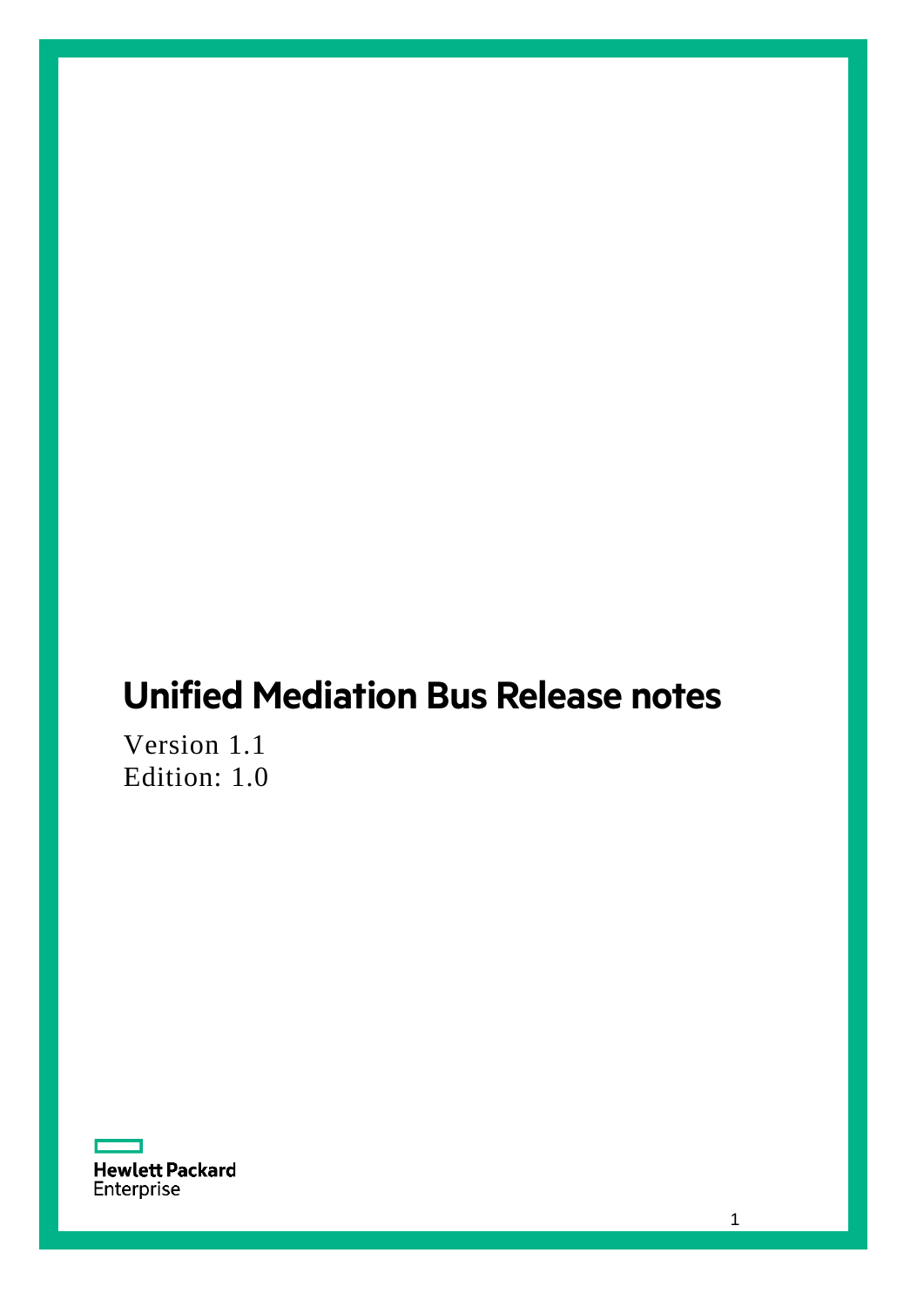## <span id="page-1-0"></span>**Notices**

#### **Legal notice**

© Copyright 2016 Hewlett Packard Enterprise Development LP

Confidential computer software. Valid license from HPE required for possession, use or copying. Consistent with FAR 12.211 and 12.212, Commercial Computer Software, Computer Software Documentation, and Technical Data for Commercial Items are licensed to the U.S. Government under vendor's standard commercial license.

The information contained herein is subject to change without notice. The only warranties for HPE products and services are set forth in the express warranty statements accompanying such products and services. Nothing herein should be construed as constituting an additional warranty. HPE shall not be liable for technical or editorial errors or omissions contained herein.

Printed in the US

#### **Warranty**

The information contained herein is subject to change without notice. The only warranties for HP products and services are set forth in the express warranty statements accompanying such products and services. Nothing herein should be construed as constituting an additional warranty. HP shall not be liable for technical or editorial errors or omissions contained herein.

#### **Trademarks**

Adobe®, Acrobat® and PostScript® are trademarks of Adobe Systems Incorporated.

Java™ is a trademark of Oracle and/or its affiliates.

Microsoft®, Internet Explorer, Windows®, Windows Server®, and Windows NT® are either registered trademarks or trademarks of Microsoft Corporation in the United States and/or other countries.

Firefox® is a registered trademark of the Mozilla Foundation.

Google Chrome® is a trademark of Google Inc.

Oracle® is a registered U.S. trademark of Oracle Corporation, Redwood City, California.

UNIX® is a registered trademark of The Open Group.

X/Open® is a registered trademark, and the X device is a trademark of X/Open Company Ltd. in the UK and other countries.

Red Hat® is a registered trademark of the Red Hat Company.

Linux® is a registered trademark of Linus Torvalds in the U.S. and other countries.

Neo4j is a trademark of Neo Technology.

Hazelcast™ is a trademark of Hazelcast Inc.

Apache Kafka™ is a trademark of the Apache Software Foundation.

Apache ZooKeeper™ is a trademark of the Apache Software Foundation.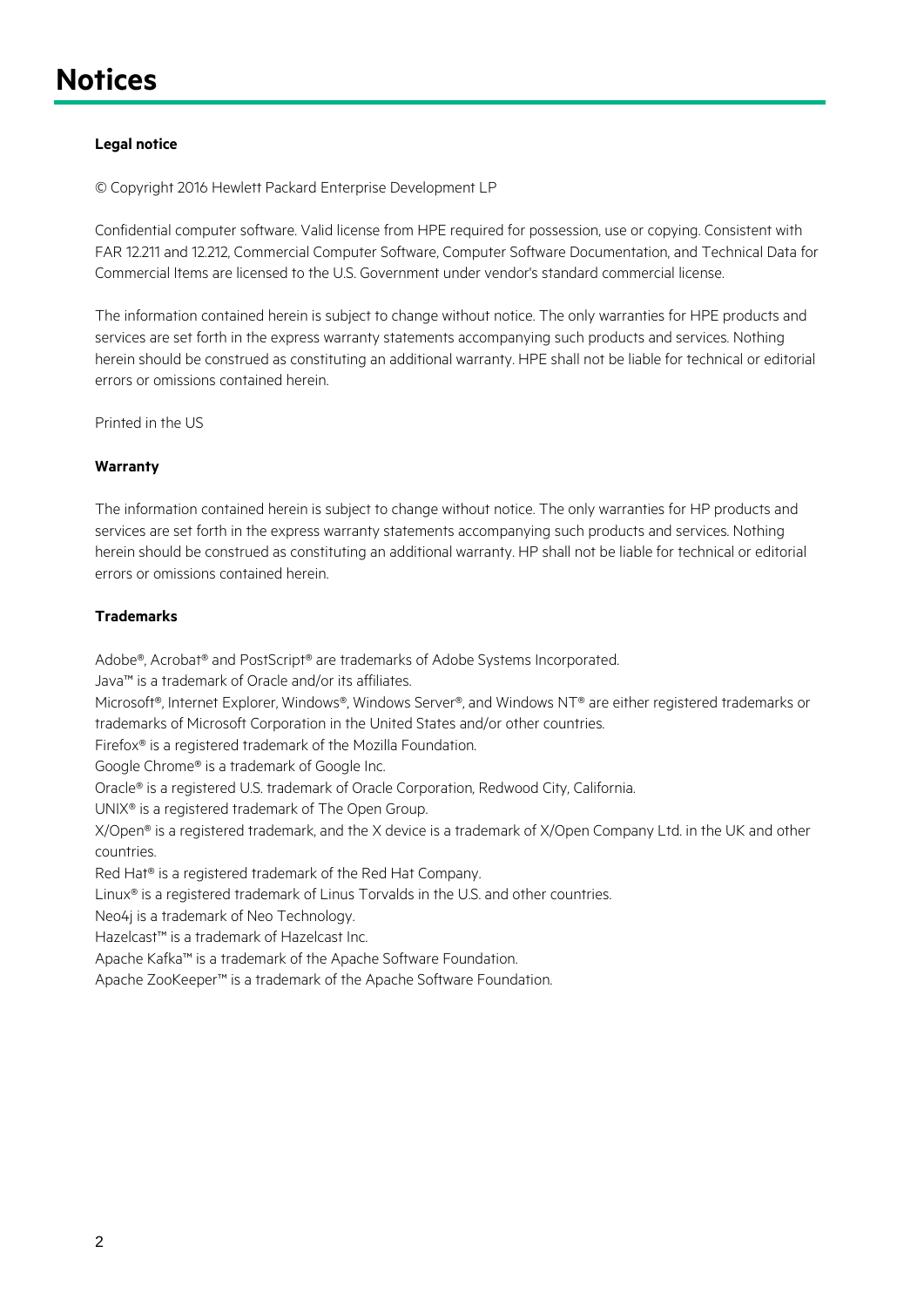# **Table of Contents**

| <b>Notices</b>                            | 2  |
|-------------------------------------------|----|
| <b>Preface</b>                            | 6  |
|                                           |    |
|                                           |    |
|                                           |    |
|                                           |    |
|                                           |    |
|                                           |    |
| <b>Chapter 1 Changed and new features</b> | 9  |
|                                           |    |
|                                           |    |
|                                           |    |
|                                           |    |
|                                           |    |
|                                           |    |
| <b>Chapter 2 Fixed Problems</b>           | 20 |
| <b>Chapter 3 Known Problems</b>           | 21 |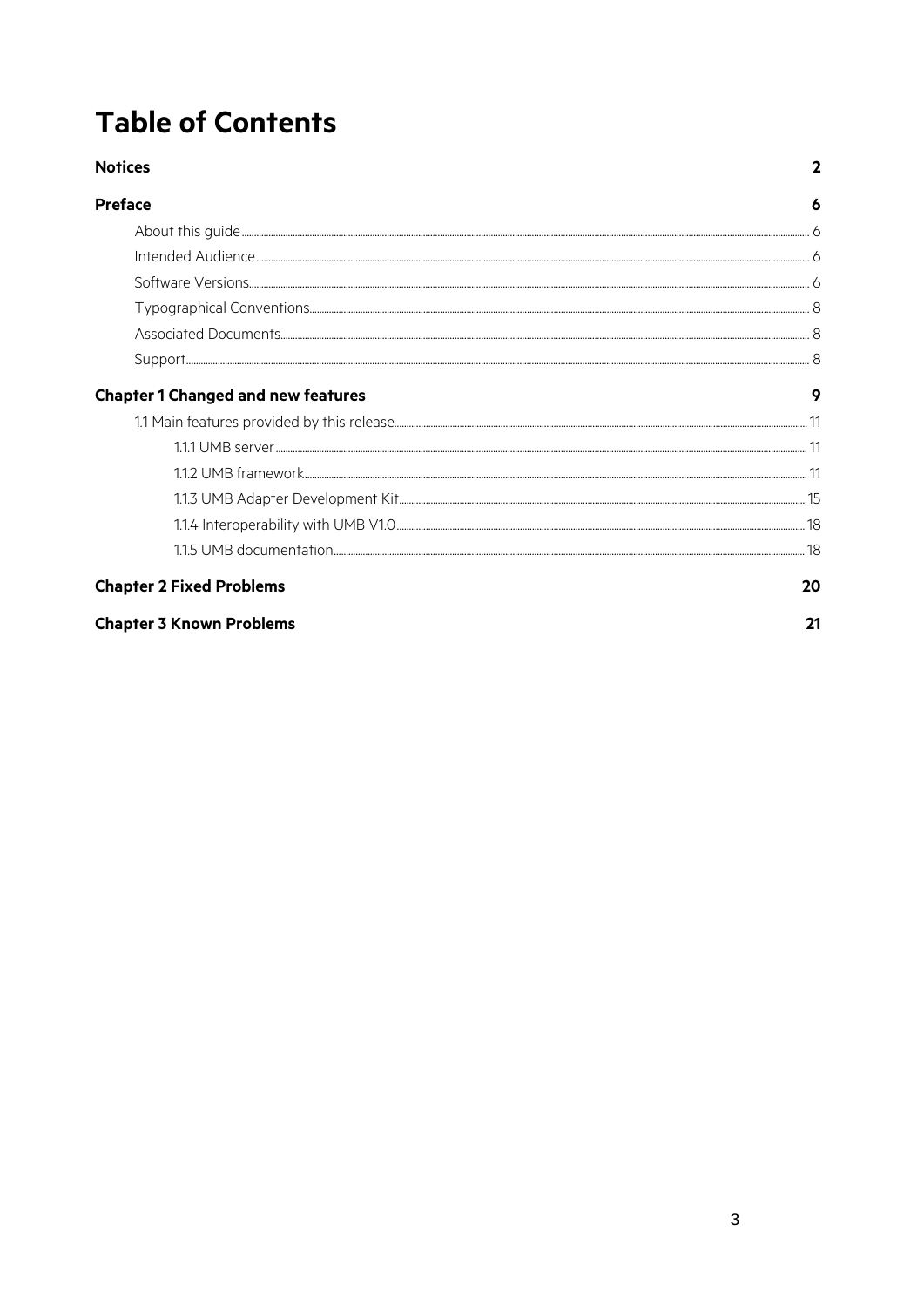# **Figures**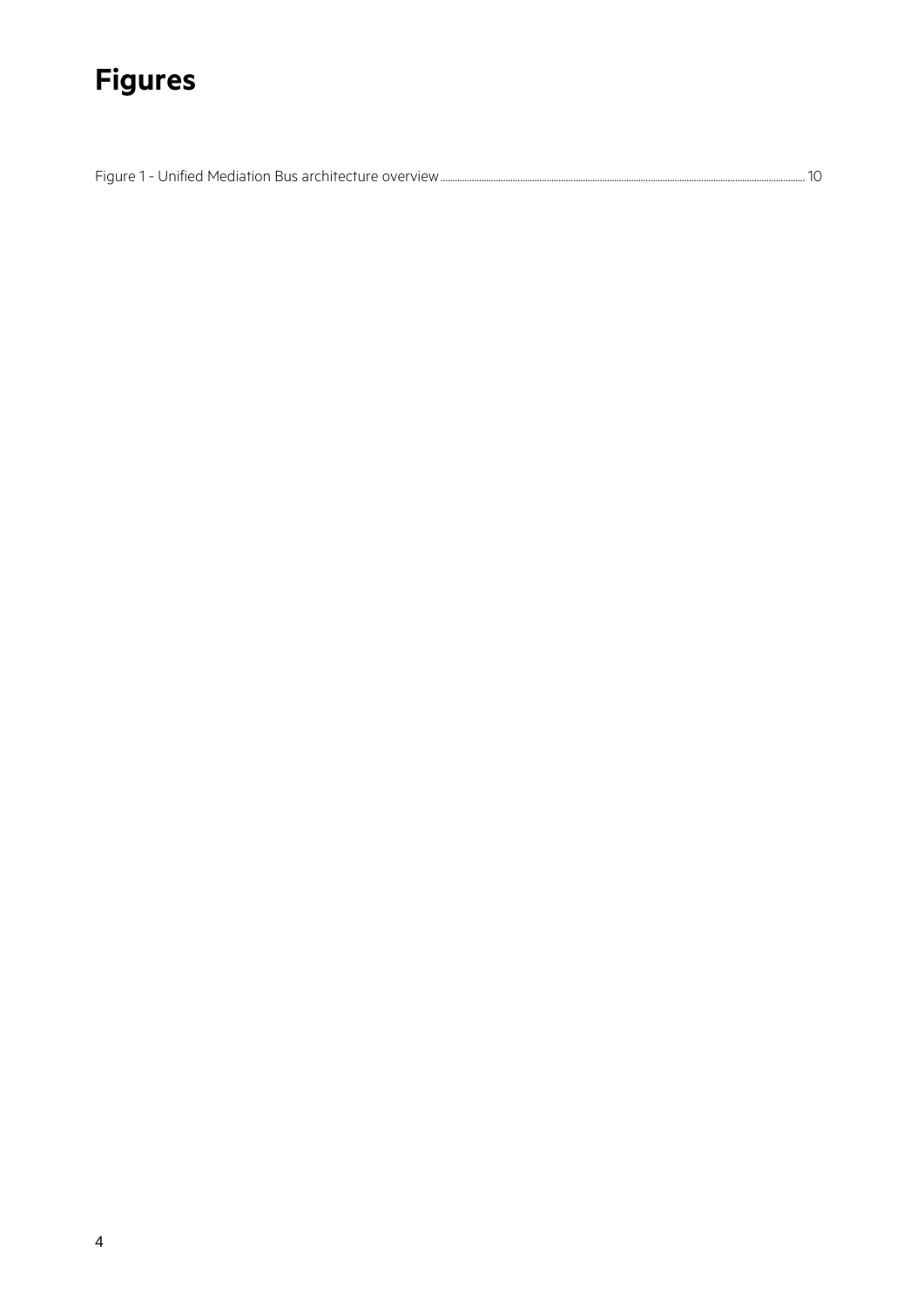## **List of tables**

| Table 2 - Fixed Problems |  |
|--------------------------|--|
| Table 3 - Known Problems |  |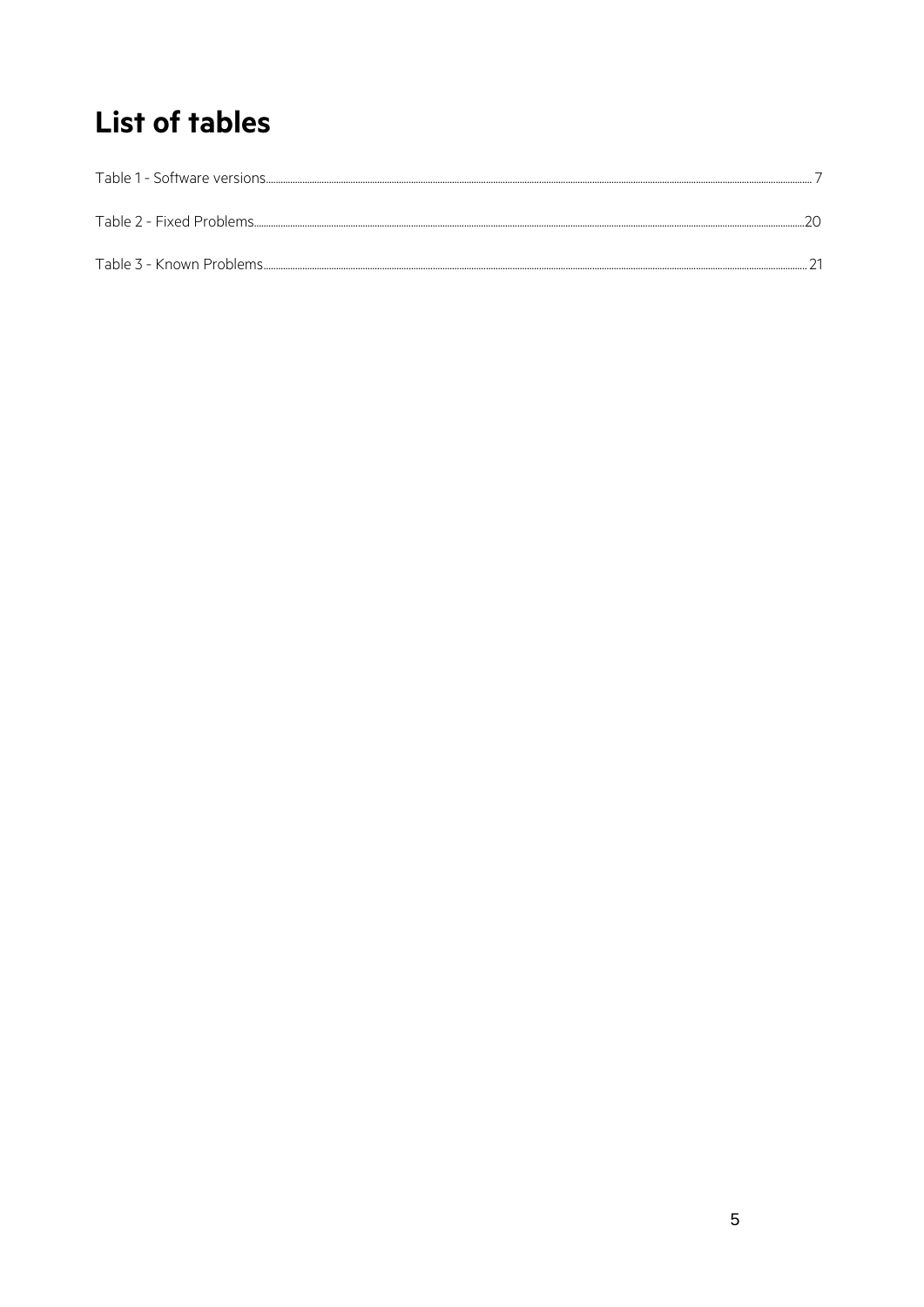## <span id="page-5-1"></span><span id="page-5-0"></span>**About this guide**

These Release Notes describe critical information related to the HP Unified Mediation Bus product.

Product Name: Unified Mediation Bus

Product Version: 1.1

Kit Version: V1.1

Please read this document before installing or using this Software.

### <span id="page-5-2"></span>**Intended Audience**

Here are some recommendations based on possible reader profiles:

- Solution Developers
- Solution Integrators

## <span id="page-5-3"></span>**Software Versions**

The term UNIX is used as a generic reference to the operating system, unless otherwise specified.

The software versions referred to in this document are as follows:

| <b>Product Version</b>                                            | <b>Supported Operating systems</b>                                                                                                             |
|-------------------------------------------------------------------|------------------------------------------------------------------------------------------------------------------------------------------------|
| Unified Mediation Bus Server Version 1.1                          | • Red Hat Enterprise Linux Server release RHEL 6.x & 7.x                                                                                       |
| Unified Mediation Bus Runtime Version 1.1                         | • Red Hat Enterprise Linux Server release RHEL 6.x & 7.x<br>• Windows XP / Vista 64 bits<br>• Windows Server 2012<br>• Windows 764 bits        |
| Unified Mediation Bus Adapters Development<br>Toolkit Version 1.1 | • Red Hat Enterprise Linux Server release RHEL 6.x & 7.x<br>• Windows XP / Vista 64 bits<br>• Windows Server 2012<br>• Windows 764 bits        |
| Unified Mediation Bus TeMIP Adapter Version 1.1                   | • HP-UX 11.31 for Itanium<br>· Red Hat Enterprise Linux Server release RHEL 6.x & 7.x                                                          |
| Unified Mediation Bus Exec Adapter Version 1.1                    | • HP-UX 11.31 for Itanium<br>• Red Hat Enterprise Linux Server release RHEL 6.x & 7.x<br>• Windows XP / Vista 64 bits<br>• Windows Server 2012 |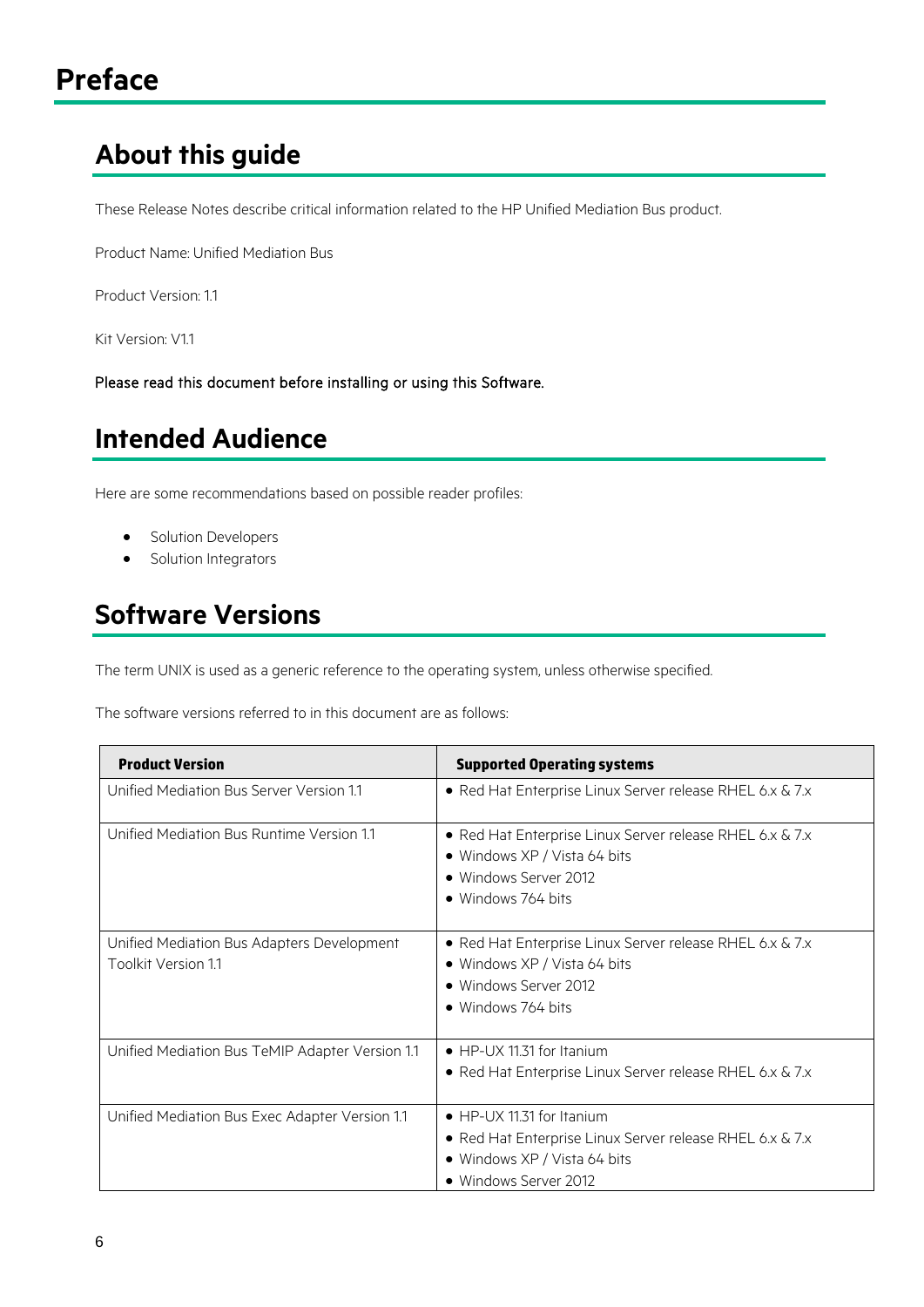| <b>Product Version</b>                                                | <b>Supported Operating systems</b>                                                                                                                                    |
|-----------------------------------------------------------------------|-----------------------------------------------------------------------------------------------------------------------------------------------------------------------|
|                                                                       | $\bullet$ Windows 7                                                                                                                                                   |
| Unified Mediation Bus OSS Analytics Foundation<br>Adapter Version 1.1 | • HP-UX 11.31 for Itanium<br>• Red Hat Enterprise Linux Server release RHEL 6.x & 7.x<br>• Windows XP / Vista 64 bits<br>· Windows Server 2012<br>$\bullet$ Windows 7 |
| Unified Mediation Bus Camel Adapter Version 1.1                       | • Red Hat Enterprise Linux Server release RHEL 6.x & 7.x<br>• Windows XP / Vista 64 bits<br>• Windows Server 2012<br>• Windows 7 64 bits                              |

<span id="page-6-0"></span>**Table 1 - Software versions**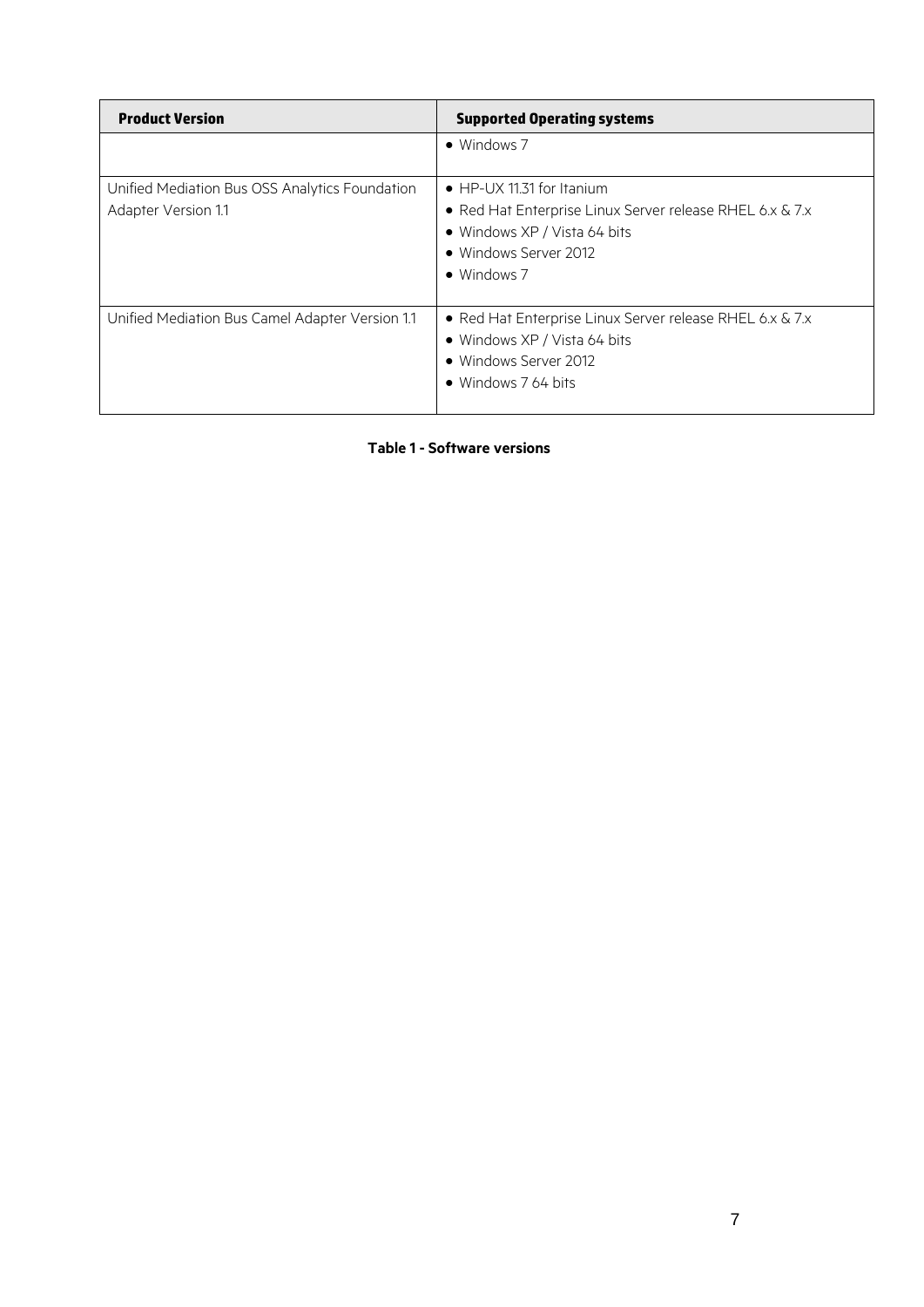## <span id="page-7-0"></span>**Typographical Conventions**

Courier Font:

- Source code and examples of file contents.
- Commands that you enter on the screen.
- Pathnames
- Keyboard key names

*Italic* Text:

- Filenames, programs and parameters.
- The names of other documents referenced in this manual.

#### Bold Text:

• To introduce new terms and to emphasize important words.

### <span id="page-7-1"></span>**Associated Documents**

HP Unified Mediation Bus - Installation and Configuration Guide

HP Unified Mediation Bus - Adapter Development Guide

## <span id="page-7-2"></span>**Support**

Please visit our HPE Software Support Online Web site at [https://softwaresupport.hpe.com](https://softwaresupport.hpe.com/) for contact information, and details about HPE Software products, services, and support.

The Software support area of the Software Web site includes the following:

- Downloadable documentation.
- Troubleshooting information.
- Patches and updates.
- Problem reporting.
- Training information.
- Support program information.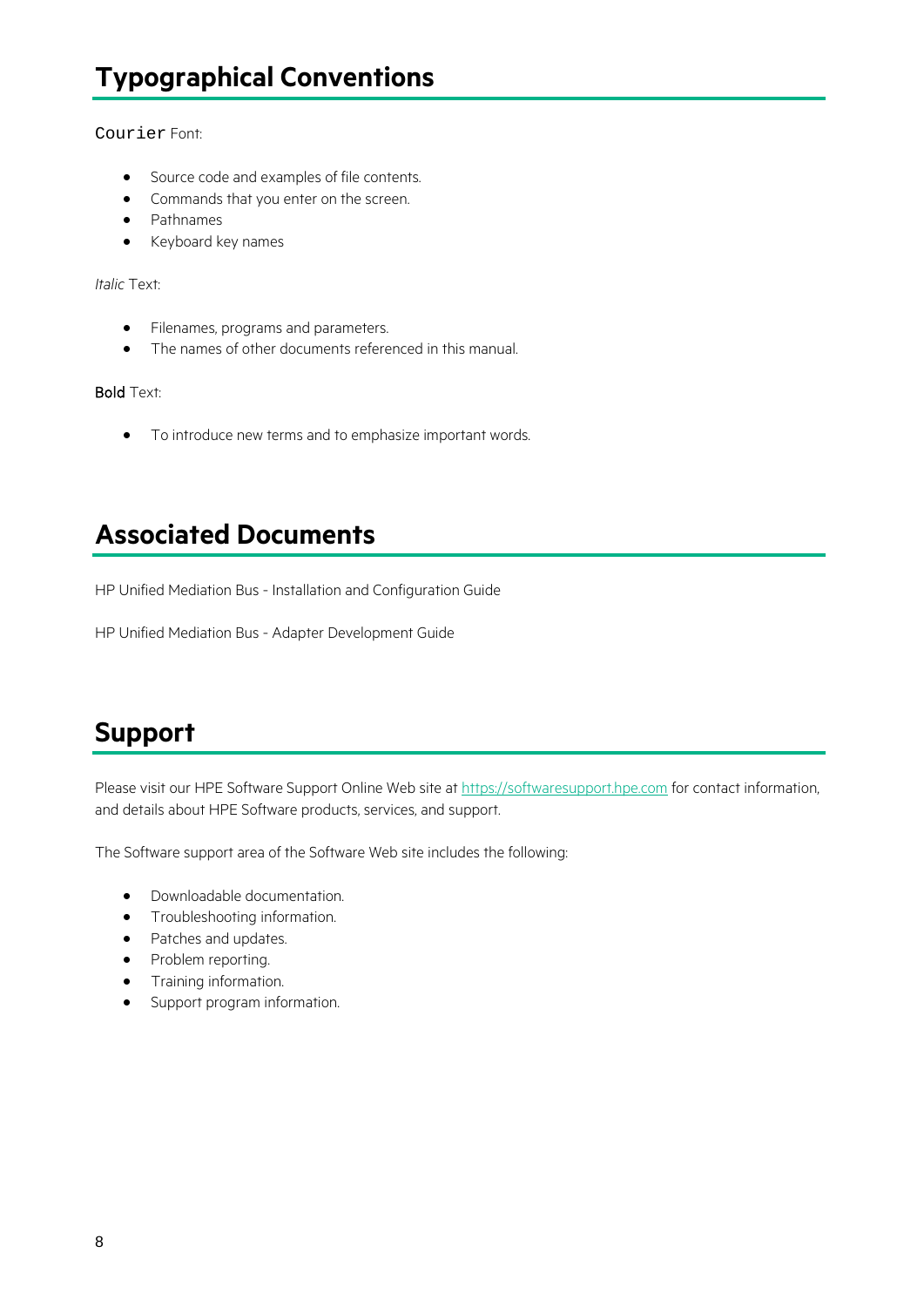# <span id="page-8-0"></span>**Chapter 1 Changed and new features**

Unified Mediation Bus (UMB) V1.1 is the OSS mediation product based on recent technologies from the opensource community like Kafka/Zookeeper and Hazelcast. It addresses:

- operations driven use cases that could not be addressed with the current technology based on ServiceMix, ActiveMQ, Camel and JBI
- use cases needing extremely high throughput
- use cases needing extremely high availability
- configuration tasks in highly distributed solutions

Unified Mediation Bus allows several applications to exchange Events (and by extension Alarms) with each other. It also provides a framework for executing actions remotely: alarm operations (creation, grouping, deletion etc…), trouble ticket operations, command executions (shell scripts, java, etc…), etc…

The Unified Mediation Bus product comes in replacement of the legacy "NGOSS Open Mediation" product with the aim to provide:

- better performance
- better robustness
- easier deployment
- easier Adapter Development

Unified Mediation Bus is constructed around two main technologies:

- A common registry, and remote execution service implemented with the Hazelcast® technology. Hazelcast provides both:
	- o a common registry feature that centralizes configuration, status and monitoring information on all UMB Adapters that are part of the overall UMB solution
	- o a distributed executor service feature that provides a framework for executing actions on UMB Adapters across the whole UMB solution
- A message broker based on the Kafka Technology. Apache Kafka / Apache ZooKeeper provide a highperformance, high-availability, reliable framework for producing and consuming collections of alarms or events across the whole UMB solution

A typical UMB solution is composed of (see figure below):

- A UMB Server product installation, usually installed on 1 or more dedicated UMB Server host(s), that contains Apache Kafka / Apache ZooKeeper
- Several UMB Adapter product installations (one for each Application connected to the UMB solution). Each application has its own dedicated UMB Adapter, usually installed on the same host as the application itself.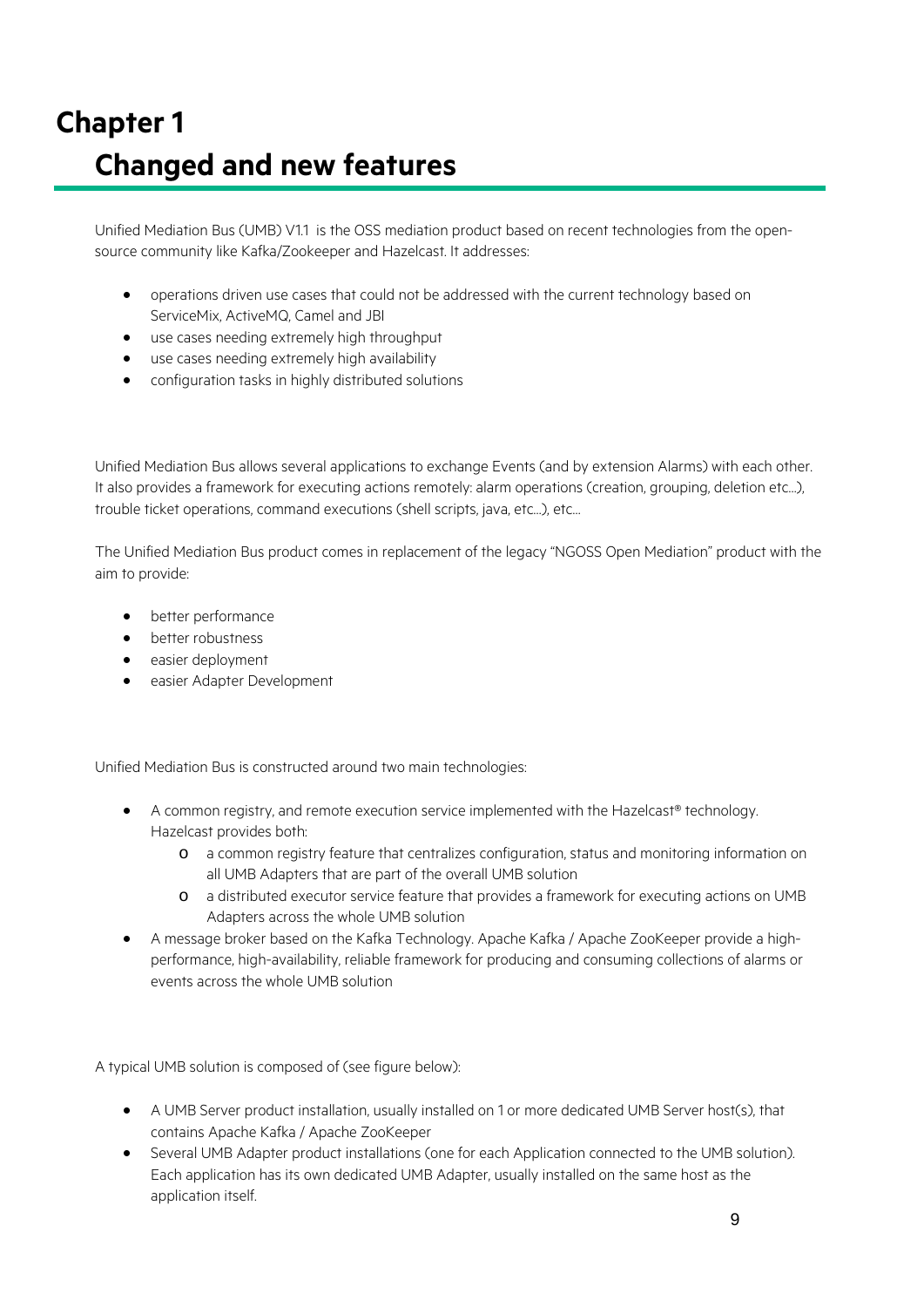

**Figure 1 - Unified Mediation Bus architecture overview**

<span id="page-9-0"></span>The above figure shows UMB interconnecting 2 separate applications: Application A and Application B.

In the figure, Hazelcast appears as a centralized component for simplification's sake: Hazelcast is in fact distributed across both Application A and Application B UMB Adapters. Each of the UMB Adapters is a Hazelcast cluster member. Hazelcast cluster members are interconnected directly, without any centralized component. Any UMB Adapter can act as an action service provider and/or consumer:

- It provides action services for the Application that it is associated with (in our case Application A or Application B). UMB Adapters act as proxies to execute actions on Applications that they are associated with.
- It consumes action services from other UMB Adapters

On the other hand, Apache Kafka / Apache ZooKeeper are indeed a centralized component. Both Application A and Application B UMB Adapters connect to the same central component. Apache ZooKeeper provides a high performance coordination service for the "cluster" of Apache Kafka brokers. Apache ZooKeeper acts as a front-end to the Apache Kafka brokers. The Apache Kafka brokers provide the messaging service: they store collections of alarms or events (sent by Kafka producers) as Topics. Kafka consumers then retrieve the collections of alarms or events. Any UMB Adapter can act as Kafka producer and/or Kafka consumer:

- It provides collection services for the Application that it is associated with (in our case Application A or Application B). UMB Adapters act as proxies to collect alarms or events from Applications that they are associated with.
- It consumes collection services from other UMB Adapters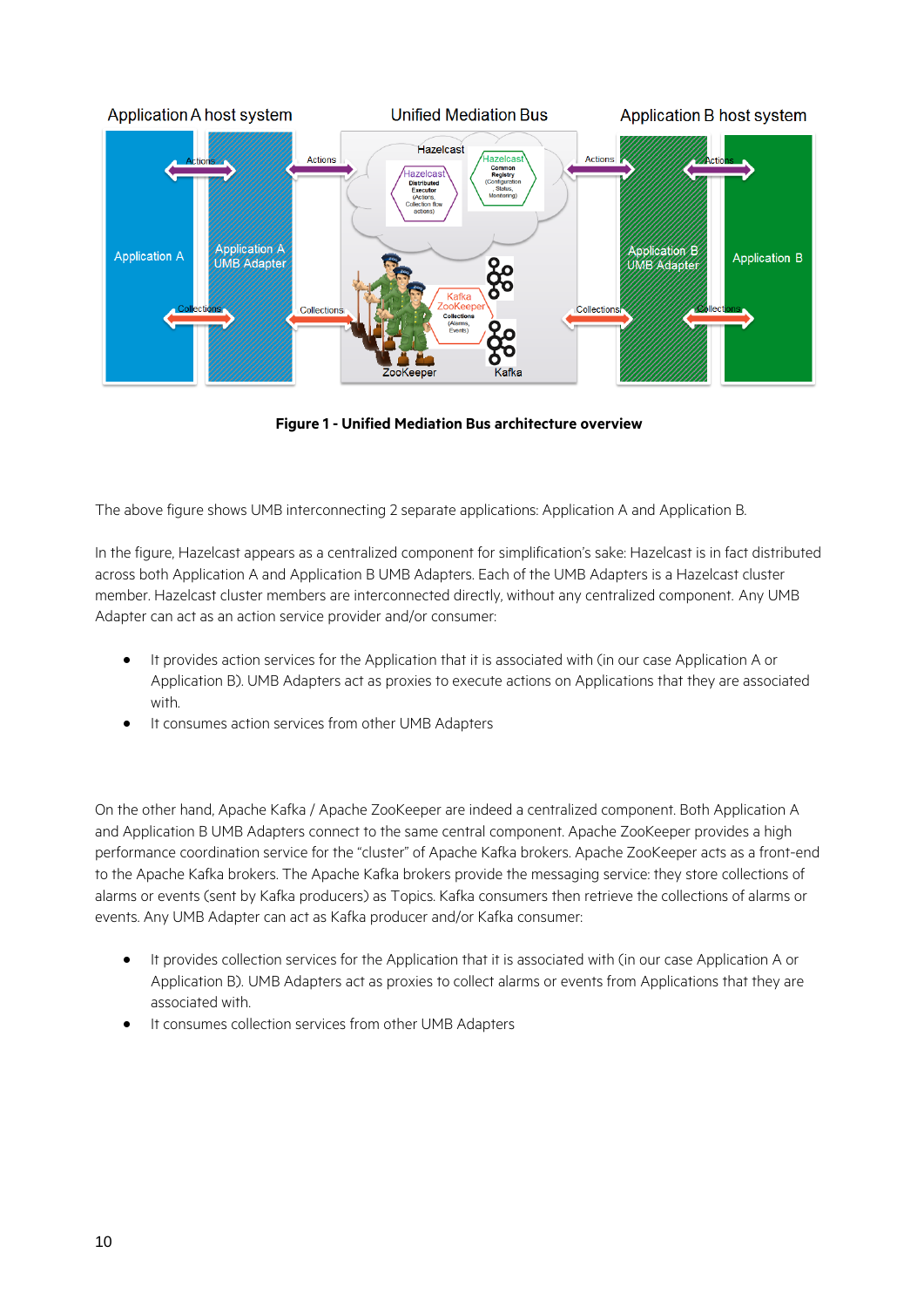### <span id="page-10-0"></span>**1.1 Main features provided by this release**

The following features have been implemented for version 1.1

#### <span id="page-10-1"></span>**1.1.1 UMB server**

- The UMB server package is now based on Apache Kafka 0.9.0.1. This is the latest available stable version of Apache Kafka.
- Zookeeper & Kafka as a Linux service is now supported on RHEL7 where default startup service is based on systemd

### <span id="page-10-2"></span>**1.1.2 UMB framework**

#### **1.1.2.1 Introduction of UMB Clusters**

A UMB cluster is a group of UMB adapters than can work together, or in other words, a set of adapters that can communicate and share information with each other.

To be part of the same Cluster, adapters must share two things:

- Must belong to the same Hazelcast Group
- Must share the same network configuration

By default, at installation, a UMB Cluster with the name default is created. The location of the defined clusters is under the directory \${UMB\_DATA}/clusters.

The default cluster is therefore defined in: \${UMB\_DATA}/clusters/default.

Each cluster is configured by the cluster-config. xml file in its conf directory.

Please refer to the *UMB installation, configuration and Administration Guide* for a full description of this feature.

#### **1.1.2.2 New** umb **Administration command**

A 'umb' command is now provided to administrate UMB:

- Deploy adapters to a UMB Cluster
- Start / stop Adapters
- Show Adapter running on a UMB Cluster
- Get the status of adapters (local or Cluster wide)
- Get the description of established flows

Please refer to the *UMB installation, configuration and Administration Guide* for a full description of this feature.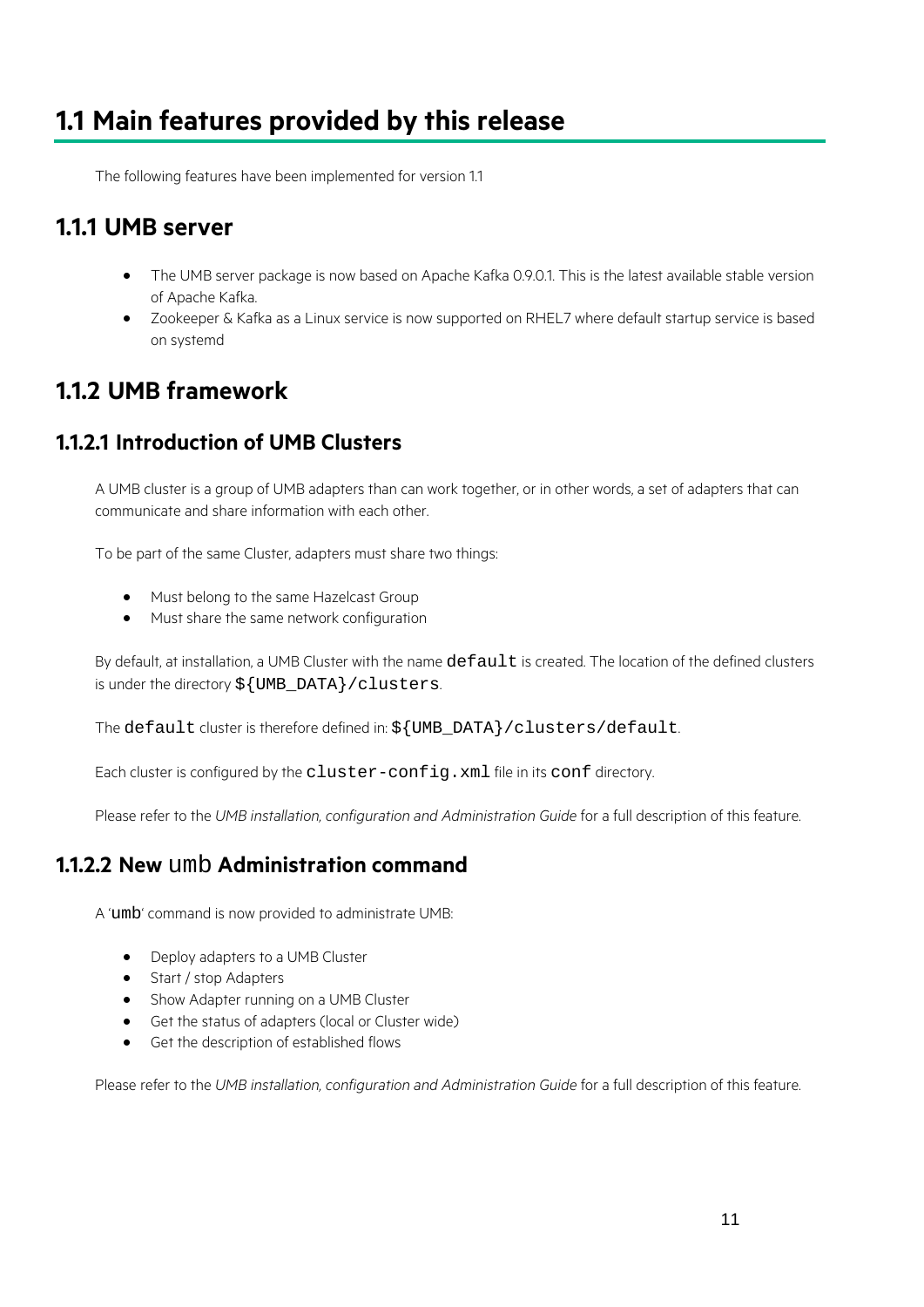#### **1.1.2.3 Adapter Name is now optional if action Group is defined**

The goal of this feature is to be able to not specify any name for an UMB Adapter in the case that there is an actionGroup defined in the AdapterConfiguration.xml file. A name will be generated automatically at the start of the Adapter based on the name of the actionGroup if no name is provided for the Adapter. The format for automatically generated Adapter names is: <*actionGroup*>-<*adapter number*>. For example, if the actionGroup name is myActionGroup then adapter names will be: myActionGroup-1, myActionGroup-2, etc…

As a reminder, actionGroups are used to provide load-balancing across a set of adapters that provide the same action services.

#### **1.1.2.4 Possibility to define a UMB broker on a per flow basis**

The goal of this feature is to allow flows to produce events to several Kafka/Zookeeper clusters.

The feature requires setting the new broker attribute in the flow definition. The broker attribute is to be set in the AdapterConfiguration. xml file for each flow that wishes to produce to a specific Kafka/Zookeeper clusters. The broker attribute indicates the Kafka/Zookeeper broker cluster to be used by the flow for producing events.

The **broker** attribute value refers to a set of properties (prefixed by the **broker** attribute value) in the adapter.properties file which now allows Kafka/Zookeeper cluster specific settings.

Refer to "*UMB Adapter Development Guide*: Multiple Kafka/Zookeeper clusters configuration" for full description of this feature.

### **1.1.2.5 Possibility to set the read offset (earliest or latest) when starting a consumer**

This feature allows to set the read offset ('earliest' or 'latest') when starting a consumer. The read offset determines the way in which a consumer consumes messages from a Kafka broker.

The read offset 'earliest' value corresponds to the consumption of all messages in the Kafka server while 'latest' indicates the consumption of only messages that are sent from the moment the consumer is started onwards.

The feature requires the setting of a new attribute (readOffset) in the AdapterConfiguration.xml file of the consumer. Such attribute can be set to 'earliest' or 'latest'.

The readOffset attribute is optional but when set, it overrides the value of the consumer.auto.offset.reset property specified in the adapter.properties file of the same consumer. If the readOffset attribute is not specified, the read offset value will be equal to the value of the consumer.auto.offset.reset property or equal to the default value of 'latest' if the consumer.auto.offset.reset property is not set.

Refer to "*UMB Adapter Development Guide*: Defining Flow Service Consumers from Configuration" for full description of this feature.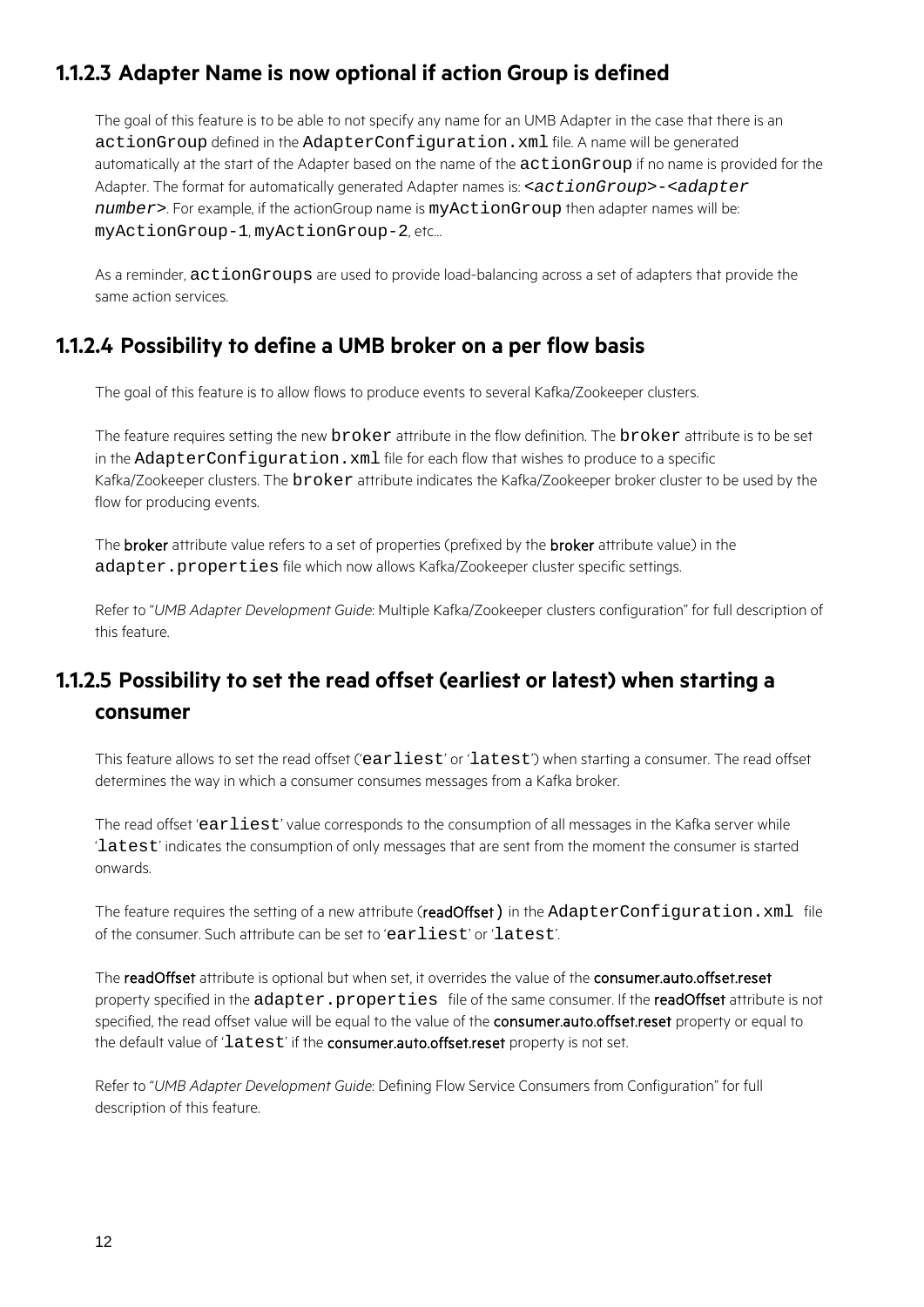#### **1.1.2.6 Possibility to specify a list of values in Action parameter definition**

There is now the possibility to specify a list of possible values for an Action parameter. This is done by setting the 'listValues' optional attribute with a list of comma separated values.

#### **1.1.2.7 High Availability: notion of Standby Adapters**

To respond to the High Availability requirement for Adapters, UMB V1.1 brings the new notion of "Standby Adapters".

A Standby Adapter is an adapter that has the exact same configuration as another existing adapter:

- Same name
- Same service definitions

A Standby Adapter is inactive as long as the corresponding Master Adapter is in 'Running' State. Only one standby adapter is allowed.

When an Adapter is started twice, the second instance of the adapter will be in 'Standby' State.

When a 'Running' Adapter is stopped and if a 'Standby' Adapter exists in the cluster for this Adapter, then the 'Standby' Adapter will switch to 'Running' State as soon as it detects that the 'Running' adapter has stopped. The formerly "Standby' adapter becomes active and provides the same flow and action services as the now stopped adapter.

#### **1.1.2.8 Possibility to specify a Topic Name on the producer side for static flows**

When a flow Consumer is not a UMB Adapter, it is necessary to set a fixed name for the Flow Topic on the producer side in order for the consumer to be properly configured.

Example of flow definition specifying a topic name:

```
<?xml version="1.0" encoding="UTF-8" standalone="yes"?>
<adapter name="ProducerAdapter" version="1.0"
xmlns="http://hp.com/umb/config">
     <flowServices>
         <flow name="StaticFlow1" type="Static"
topicName="TopicName1"
collectorClass="com.hp.umb.adapter.explicittopic.ExplicitTopicCol
lector">
         </flow> 
   </flowServices>
</adapter>
```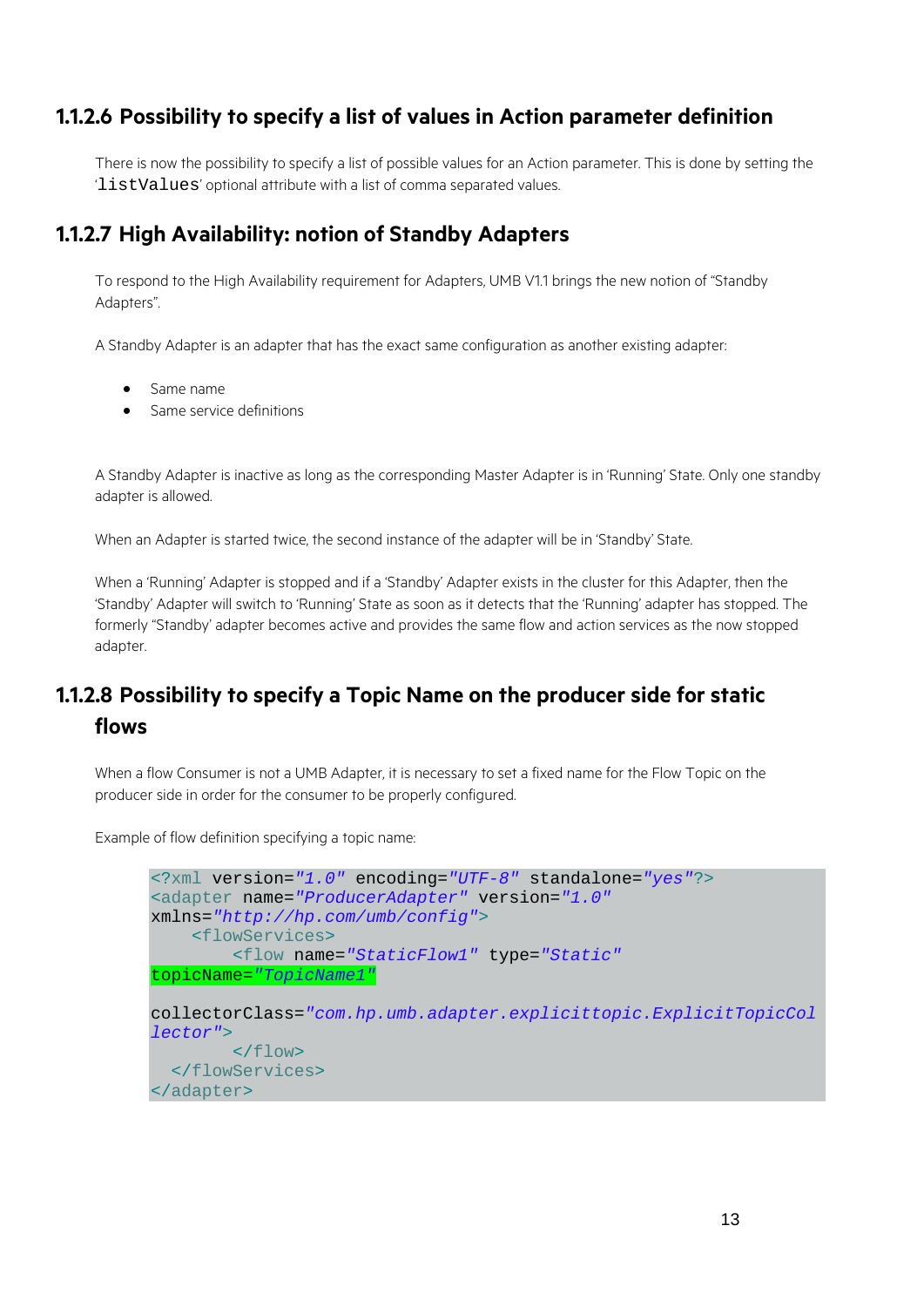### **1.1.2.9 Possibility to specify the number of partitions on the producer side for static flows**

The number of partitions can now be specified for a flow topic on the producer side.

Example of flow definition specifying the number of partitions:



#### **1.1.2.10 Possibility to specify the "log compaction" policy per flow:**

To save disk space without losing all old messages Kafka provides the option to retain them even if they are behind the cleaner point.



The old implementation was simply deleting old segments of log, now it is possible to save all old messages that have a different key.

Example: the topic generated by this flow will use log compaction.

```
<flowServices>
   <flow name="StaticFlow" type="Static" logCleanupPolicy="compact" …>
     \langle /flow>
</flowServices>
```
#### **1.1.2.11 Replication factor per flow**

At the moment of creation of a new topic it is necessary to specify the number of servers where every message will be replicated (for failover purposes) or the default value '1' will be used (no replication).

Example: the topic generated by this flow will be replicated on two servers.

```
<flowServices>
  <flow name="StaticFlow" type="Static" replicationFactor="2" ...>
     \langle flow>
</flowServices>
```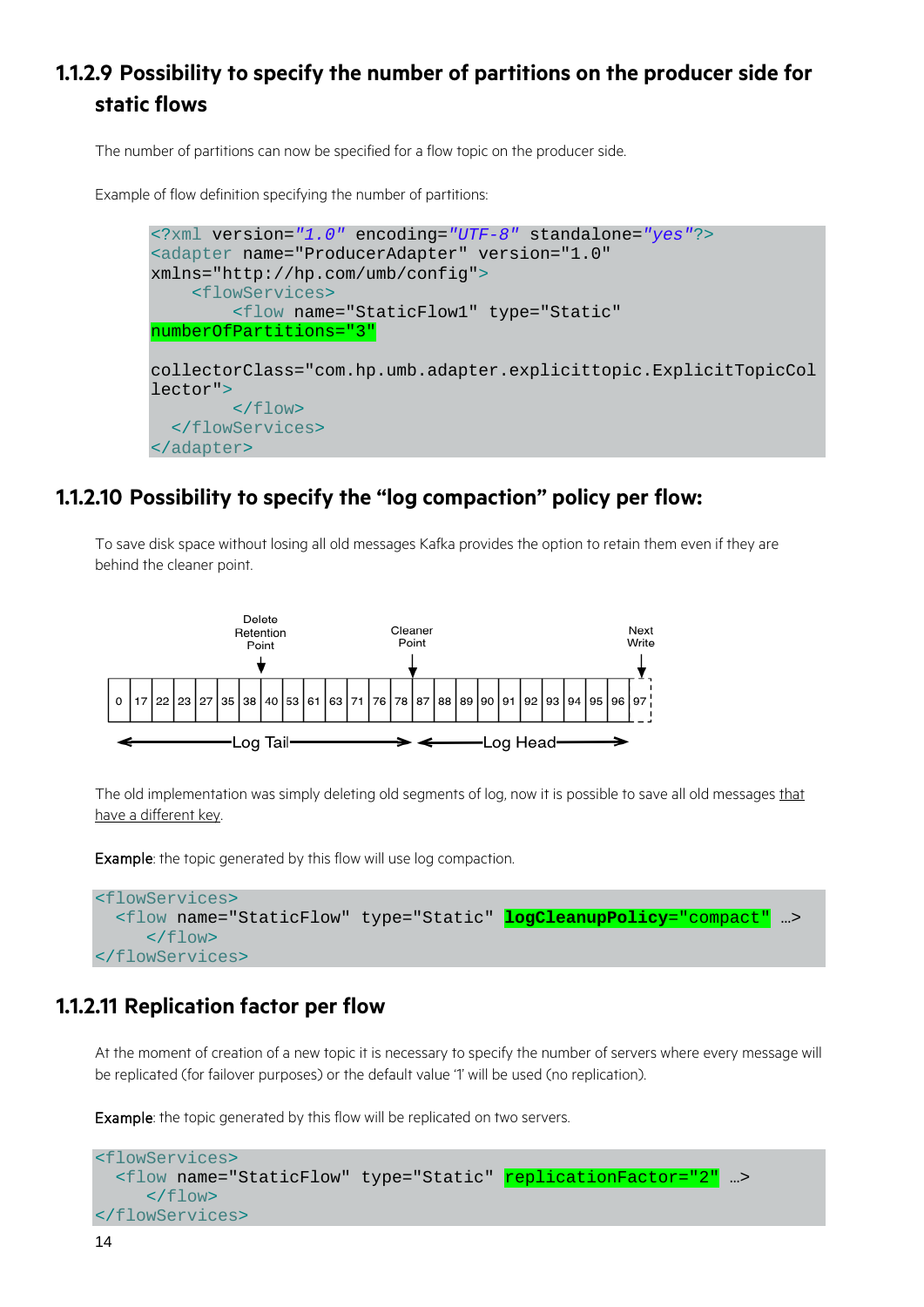If the replication factor is higher than the number of existing brokers then an exception like the following is thrown:

Exception in thread "main" kafka.admin.AdminOperationException: replication factor: 2 larger than available brokers: 1

#### **1.1.2.12 New ConsumerMessageHandlerGenericInterface<K>**

Since UMB V1.1 the ConsumerMessageHandlerGenericInterface<K> is the recommended interface for implementing a message consumer.

A typical message consumer class should now be similar to the following:



#### **1.1.2.13 Manual commit of consumed messages**

The 'automatic commit' of consumed messages can be de-activated letting the Consumer Class the possibility to manually commit the messages.

This new feature is detailed in the "UMB Adapter Development Guide" chapter: "Use the Manual Commit feature".

### <span id="page-14-0"></span>**1.1.3 UMB Adapter Development Kit**

#### **1.1.3.1 (HPE private only) UMB framework dependencies can be specified as BOM in maven builds.**



When building an Adapter with Maven, the UMB BOM (Bill of materials) can be used as dependency. This allows for a simpler dependency management.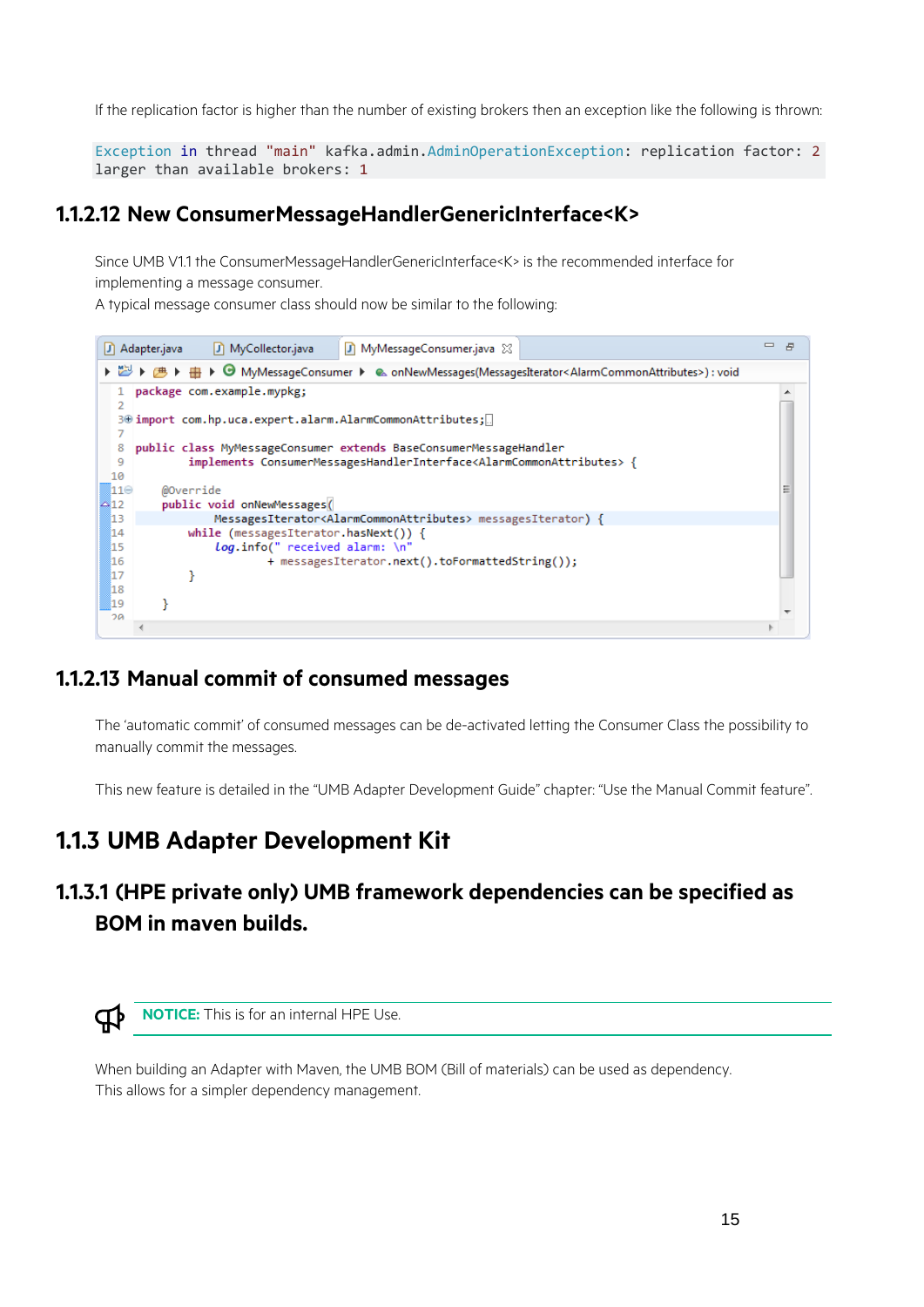To use the UMB BOM, the following must be specified in the "Managed Dependencies" section of the pom. xml file:



Then it is not necessary anymore to specify the versions for the dependencies that are provided by the UMB BOM file:



### **1.1.3.2 The UMB Development environment is now fully based on Maven (instead of Ant)**

All the UMB provided examples are now delivered with a POM file that allows the user to build them using the Apache Maven tool.

The UMB Adapter development toolkit comes with a Maven repository containing all the UMB framework libraries and their dependencies.

The Apache Maven tool is not provided in the UMB Development Kit and it is the responsibility of the UMB developer to download, install and configure it. UMB V1.1 Adapter Development Toolkit requires version 3.3 of Apache Maven at the minimum. This tool can be downloaded at<https://maven.apache.org/>

#### **1.1.3.3 The UMB eclipse plugin can now generate metric definition projects**

Some adapters requires the development of specific Event classes. The project skeletons for developing such classes can now be produced by the UMB Eclipse plug-in.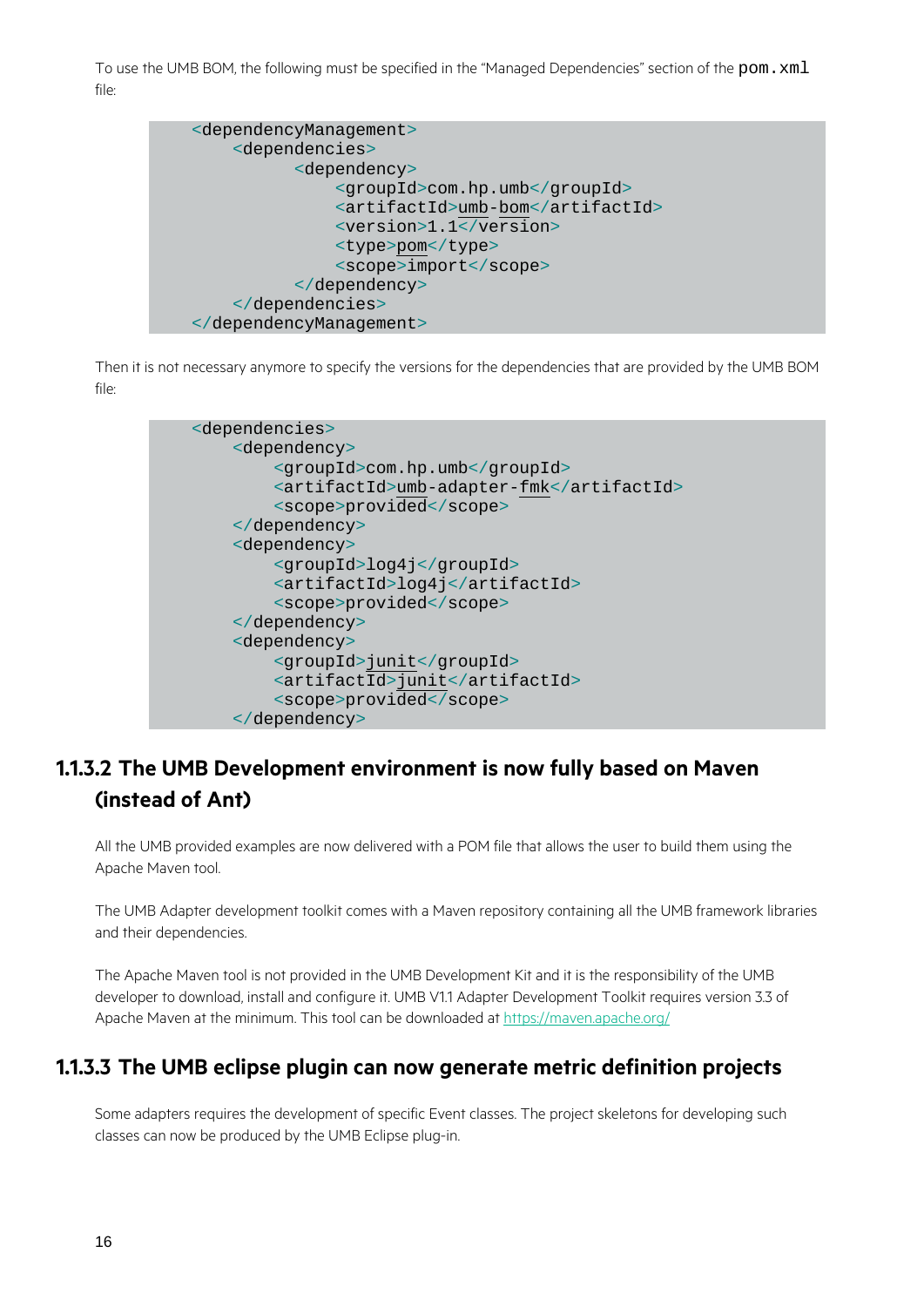### **1.1.3.4 The UMB eclipse plugin has been reworked to provide maven compliant projects**

The Eclipse plug-in now produces adapter and metric definition projects that can be built using Apache Maven.

#### <span id="page-16-0"></span>**1.1.3.5 Migration to Kafka version 0.9.0.1**

• With the new Kafka implementation some of the most important properties names and values have changed:

auto.offset.reset=smallest/largest  $\rightarrow$  auto.offset.reset=earliest/latest

metadata.broker.list  $\rightarrow$  bootstrap.servers

- The adapter.properties file must contain the consumer.bootstrap.servers property when it is not specified by the producer in the same file.
- It is possible to specify a key and/or value serializer for the producer and a key and value de-serializer for the consumer. In fact those properties are mandatory for with Kafka 0.9.0.1 but the UMB framework replaces them with a default serializer when they are missing.

Kafka provides built-in serializers for common objects (see Kafka 0.9.x docs):

*producer.key.serializer=org.apache.kafka.common.serialization.*StringSerializer *producer.value.serializer=org.apache.kafka.common.serialization.*StringSerializer

*consumer.key.deserializer=org.apache.kafka.common.serialization.*StringDeserializer *consumer.value.deserializer=org.apache.kafka.common.serialization.*StringDeserializer

But it is also possible to specify custom ones:

*producer.key.serializer=com.package.MySerializer*

A custom Serializer/Deserializer class must comply with the following:

- Have a no-arguments constructor
- Extend *com.hp.umb.adapter.internal.utilities.JavaClassSerializer* OR implement *org.apache.kafka.common.serialization.Serializer<Object>, org.apache.kafka.common.serialization.Deserializer<Object>*



#### **NOTE:**

For backward compatibility in the tests, there are still custom adapters that implement old interfaces. Those will be completely replaced by new versions in the future.

All obsolete properties have been removed from the adapter.properties files in the UMB Framework and all the example adapters.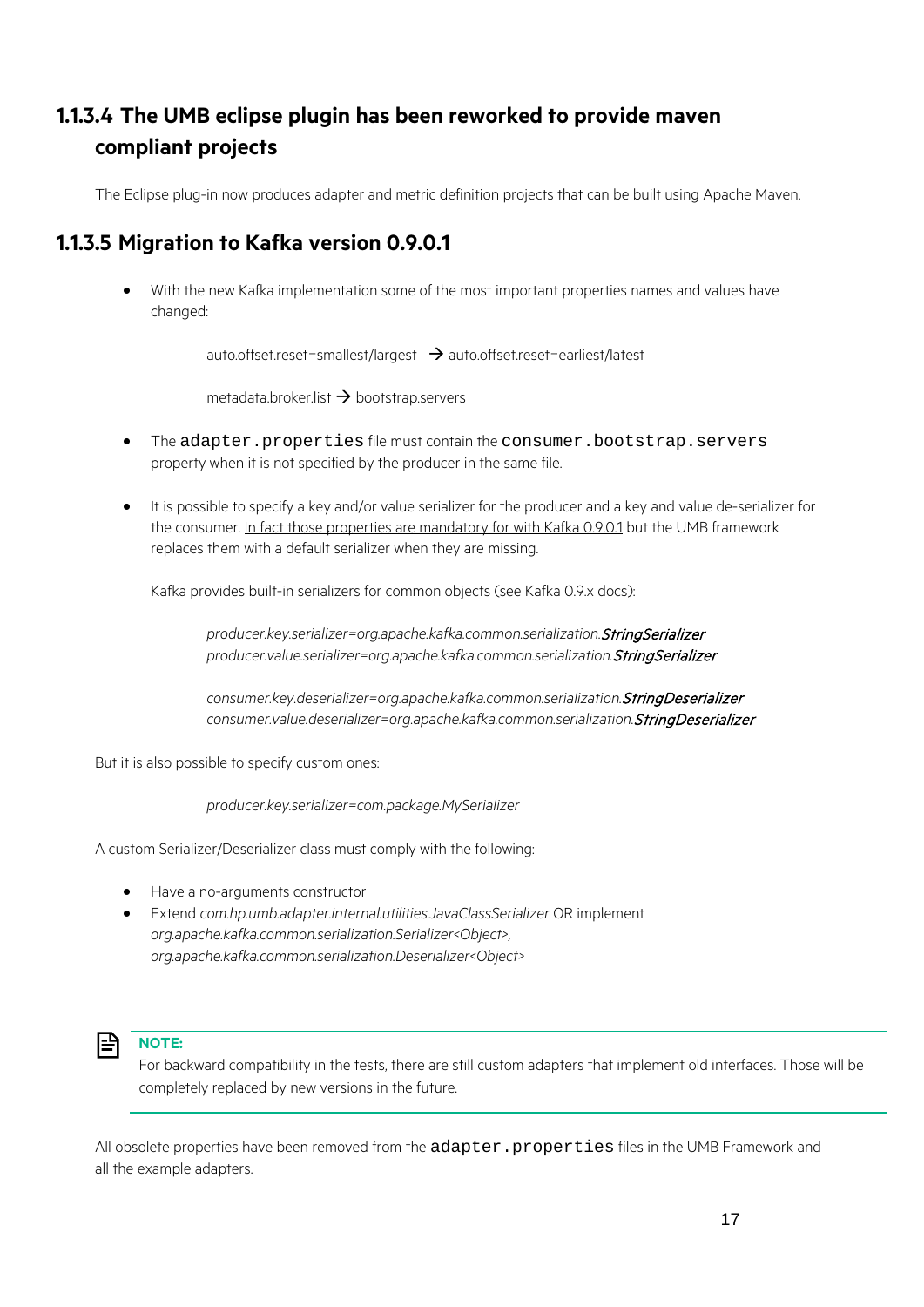

#### **NOTE:**

The zookeeper. connect property is not anymore a property either of the producer nor the consumer. It became a general property that is mandatory for the producer adapters but that can be retrieved from the producer flow (when possible) by the consumer adapters. When it is not possible to get the property from the producer flow then it must be present in the consumer adapter properties file.

### <span id="page-17-0"></span>**1.1.4 Interoperability with UMB V1.0**

UMB V1.1 can interoperate with UMB V1.0, provided that:

- UMB V1.1 adapters use UMB V1.1 Runtime
- UMB V1.0 adapters use UMB V1.0 Runtime Patch 3 (UMB10RTLIN\_00003 on Linux, UMB10RTHPUX\_00003 on HP-UX or UMB10RTWIN\_00003 on Windows) or above.

#### **NOTE:**

When connecting UMB V1.1 consumer adapters to UMB V1.0 producer adapters, it is mandatory to define the producer.bootstrap.servers property in the adapter.properties file of consumer adapters because it is not provided by the UMB V1.0 producer adapter definition.

The value of the producer.bootstrap.servers property is a comma-separated list of Kafka broker <host>:<port> information. For example:

producer.bootstrap.servers=host1:9092,host2:9092

Please see chapter [1.1.3.5](#page-16-0) ["Migration to Kafka version 0.9.0.1"](#page-16-0) for more information on property changes from UMB V1.0 (that uses Kafka 0.8.2.0) to UMBV1.1 (that uses Kafka 0.9.0.1).

### <span id="page-17-1"></span>**1.1.5 UMB documentation**

#### **1.1.5.1 Documentation reworked to apply new HPE Template**

The documentation has been fully reworked to comply with the new HPE template.

#### **1.1.5.2 Documentation enhancements**

The documentation has been enriched with a better description of some UMB framework mechanisms.

A new chapter has been added to the *UMB Adapter Development Guide* that describes the concurrency, thread safety and lifecycle of user-provided classes. Indeed, the UMB Framework requires that the user provides Java classes that give the implementation for specific features of an Adapter. This is the case for:

- Action services: the action service provider Adapter developer is required to provide the name of a Java class that provides the implementation of each action service. The name of the class is defined in the **actionClass** attribute of the action XML element defining the action service in the AdapterConfiguration.xml file
- Flow services: the flow producer Adapter developer is required to provide the name of a Java class that provides the implementation of each flow service. The name of the class is defined in the **collectorClass** attribute of the flow XML element defining the flow service in the AdapterConfiguration.xml file. Optionally, it is also possible to provide the name of a Java class to serialize/de-serialize flow messages, in case the default serialization class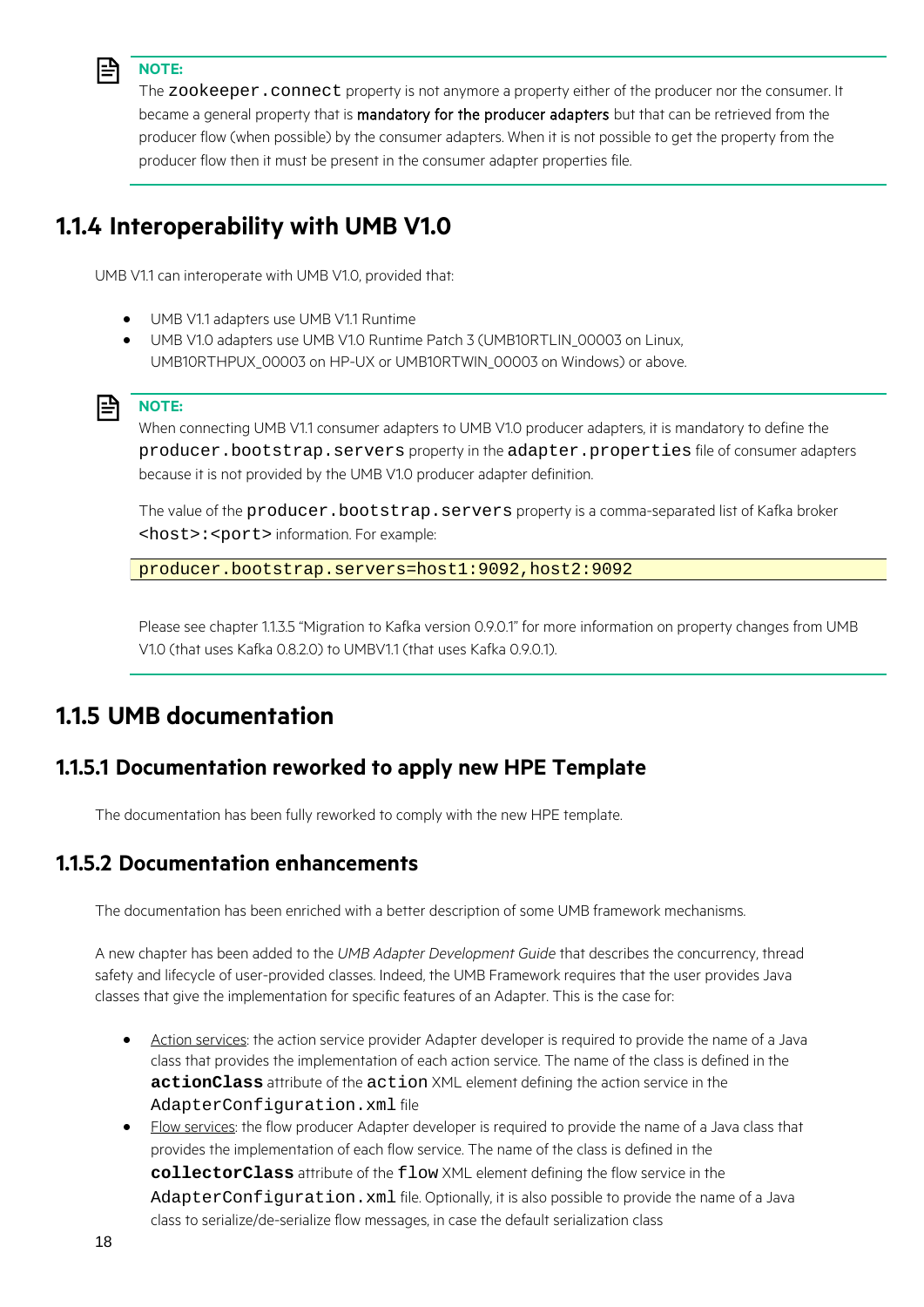(com.hp.umb.adapter.internal.utilities.JavaClassSerializer) is not wanted. The name of this class is defined in the **serializerClass** attribute of the flow XML element defining the flow service in the AdapterConfiguration.xml file.

• Automatic flow consumers: Both standard (UMB) and non UMB flows can have automatic flow consumers. The automatic flow consumers are defined in the AdapterConfiguration. xml file of the flow consumer Adapter, using either the autoConsumer or the autoNonUMBConsumer XML element. In order to define an automatic flow consumer, the developer is required to provide the name of the Java class that provides the implementation of the consumer. The name of the class is defined in the **messageConsumerClass** attribute of the autoConsumer or autoNonUMBConsumer XML element defining the automatic consumer in the AdapterConfiguration. xml file. Optionally, it is also possible to provide the name of a Java class to serialize/de-serialize flow messages, in case the default serialization class (com.hp.umb.adapter.internal.utilities.JavaClassSerializer) is not wanted. The name of this class is defined in the **serializerClass** attribute of the autoConsumer or autoNonUMBConsumer XML element defining the automatic consumer in the AdapterConfiguration.xml file.

The new chapter describes the life-cycle and thread-safety of the **actionClass**, **collectorClass**, **messageConsumerClass** and **serializerClass** objects.

Some documentation defects have been fixed. See the ["Fixed Problems"](#page-19-0) section for a full description of the problem fixed.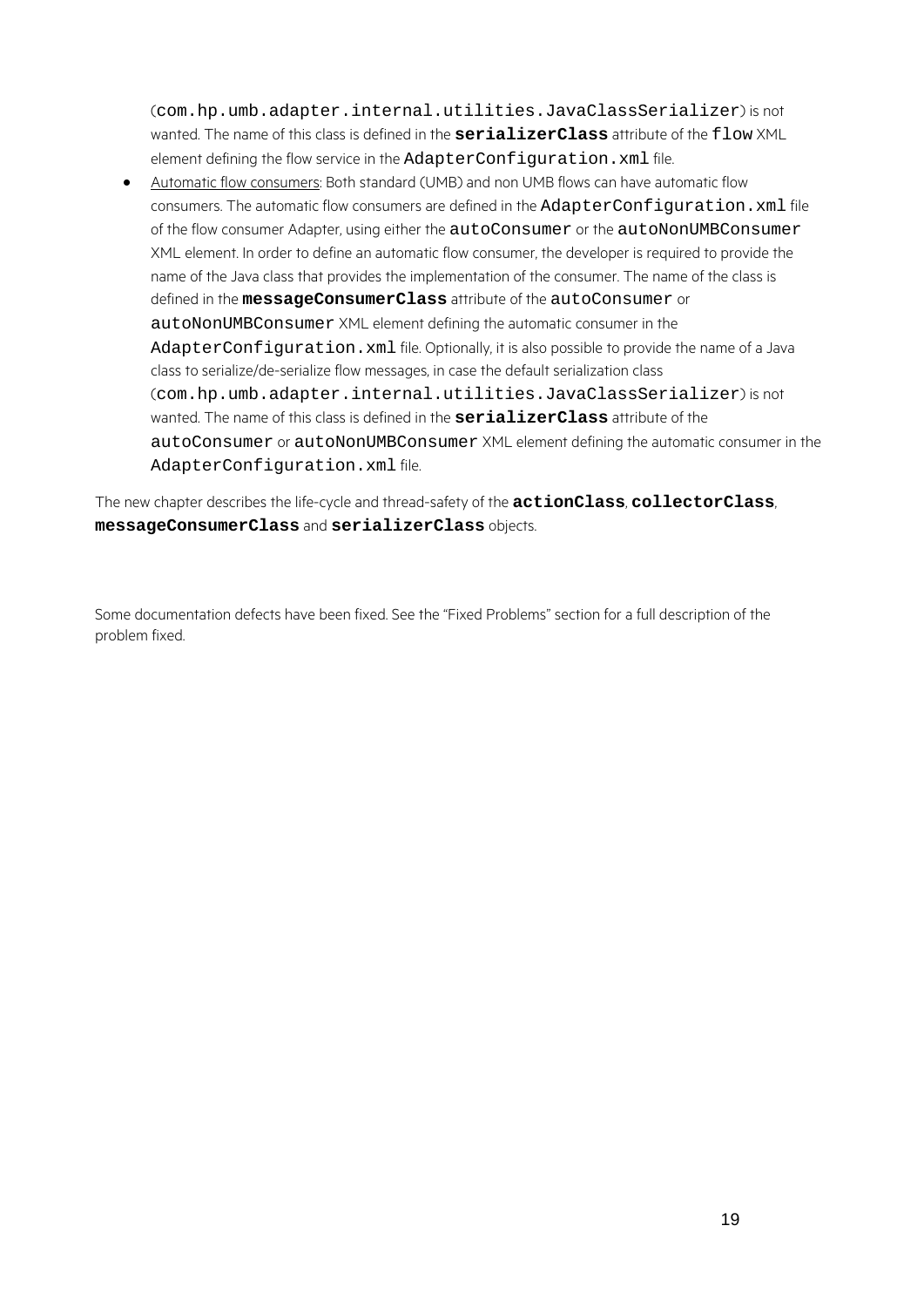| <b>Reference</b><br><b>Severity</b> | <b>Component</b> | <b>Description</b>                                         | Comment     |
|-------------------------------------|------------------|------------------------------------------------------------|-------------|
| CR#14153                            | Documentation    | Admin & Config guide should take into account firewalld    | Fixed       |
| Medium                              |                  | (new in rhel7)                                             |             |
| CR#14148                            | Development Kit  | UMB Adapter Toolkit Location not recognized as valid in    | Fixed       |
| Medium                              |                  | <b>UMB Eclipse Plugin</b>                                  |             |
| CR#14146                            | Development Kit  | umb-example-metrics in UMB V1.1 Dev Kit fails to build     | Fixed       |
| Medium                              |                  | (JAXB issue)                                               |             |
| CR#14144                            | Framework        | Clash of commons-logging and jcl-over-slf4j                | Fixed       |
| Medium                              |                  |                                                            |             |
| CR#14079                            | Framework        | UMB: A mechanism should be put in place to limit the       | Fixed       |
| High                                |                  | number of retries for a monitored connection               |             |
| CR#14076                            | Framework        | OutOfMemory Exception when a monitored flow fails at       | Fixed       |
| Urgent                              |                  | startup                                                    |             |
| CR#14031                            | Framework        | UMB: need a way to force the Topic name and number         | Enhancement |
| High                                |                  | of partitions for a static flow                            | implemented |
| CR#14003                            | Packaging        | kafka-linux installation fails if missing 'ksh'            | Fixed       |
| Medium                              |                  |                                                            |             |
| CR#13675                            | Framework        | High availability for flow services                        | Enhancement |
| Medium                              |                  |                                                            | implemented |
| CR#13492                            | Framework        | Kafka server fails to start again if it was stopped when a | Fixed       |
| Medium                              |                  | client was connected to it                                 |             |

<span id="page-19-0"></span>The following problems/enhancements were fixed/implemented in this release

<span id="page-19-1"></span>**Table 2 - Fixed Problems**